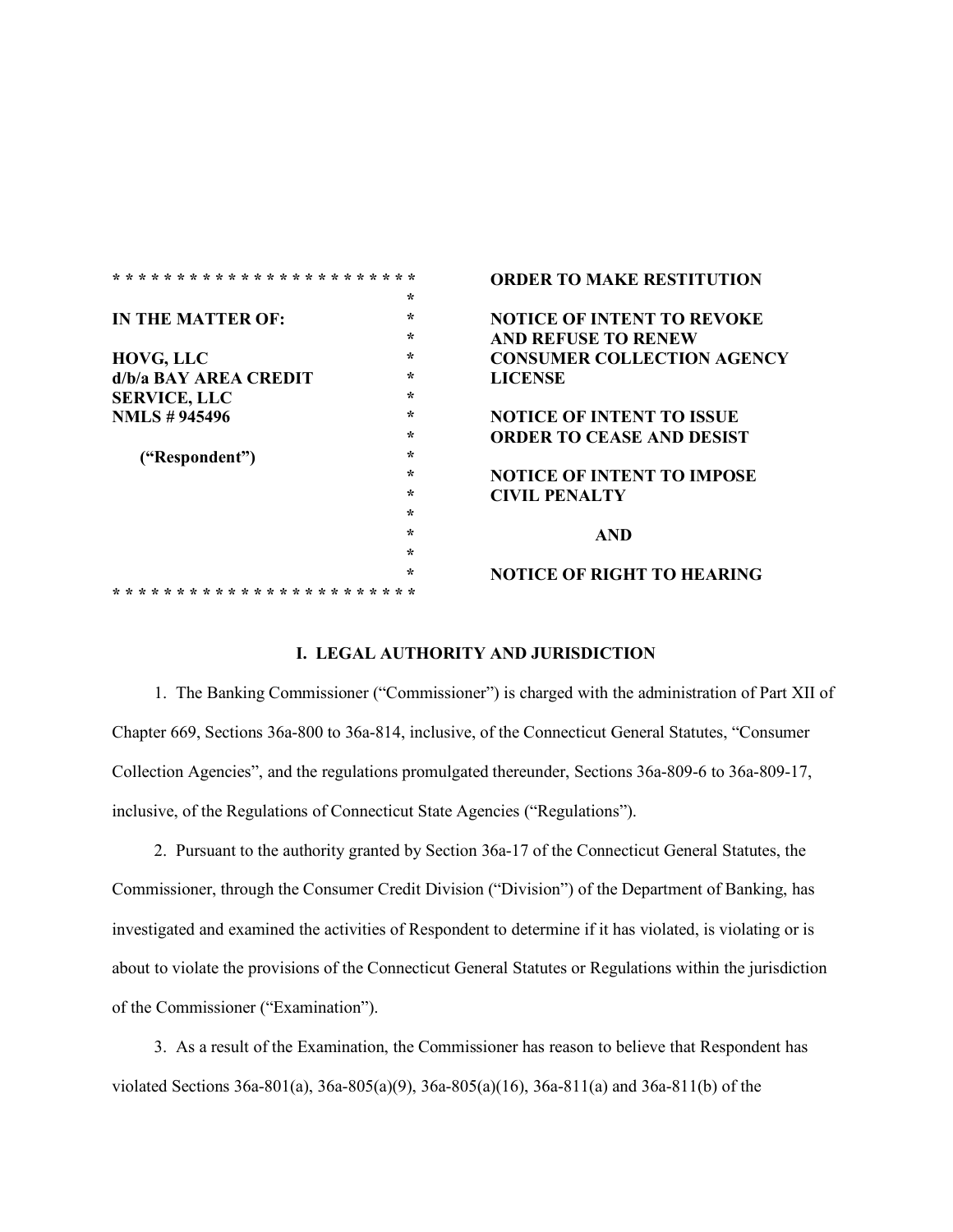Connecticut General Statutes, Sections 36a-809-9(d) and 36a-809-12(1) of the Regulations, and the terms of a Consent Order dated December 30, 2015 and entered into with the Commissioner ("2015 Consent Order").

4. As a result of the Examination, the violations alleged by the Commissioner form the basis to issue an order to make restitution against Respondent pursuant to Sections 36a-804(b) and 36a-50(c) of the Connecticut General Statutes.

5. As a result of the Examination, the violations alleged by the Commissioner constitute sufficient grounds to revoke and refuse to renew Respondent's consumer collection agency license in Connecticut pursuant to Section 36a-804(a) and subsections (a) and (b) of Section 36a-51 of the Connecticut General Statutes.

6. As a result of the Examination, the Commissioner has reason to believe that a basis exists to issue an order to cease and desist against Respondent pursuant to Section 36a-804(b) of the Connecticut General Statutes and Section 36a-52(a) of the Connecticut General Statutes, as amended by Public Act 21-130.

7. As a result of the Examination, the Commissioner has reason to believe that a basis exists to impose a civil penalty against Respondent pursuant to Section 36a-804(b) of the Connecticut General Statutes and Section 36a-50(a) of the Connecticut General Statutes, as amended by Public Act 21-130.

#### **II. MATTERS ASSERTED**

8. Respondent is a Nevada limited liability company with its main office at 4145 Shackelford Road, Suite 330B, Norcross, Georgia ("Main Office"), and a branch office at Third Floor Sharada Arcade, Pune Satara Road, Pune, India, NMLS # 945496 ("Branch Office").

9. Respondent held a license to act as a consumer collection agency in this state from the Branch Office from on or about January 1, 2007 through January 1, 2019.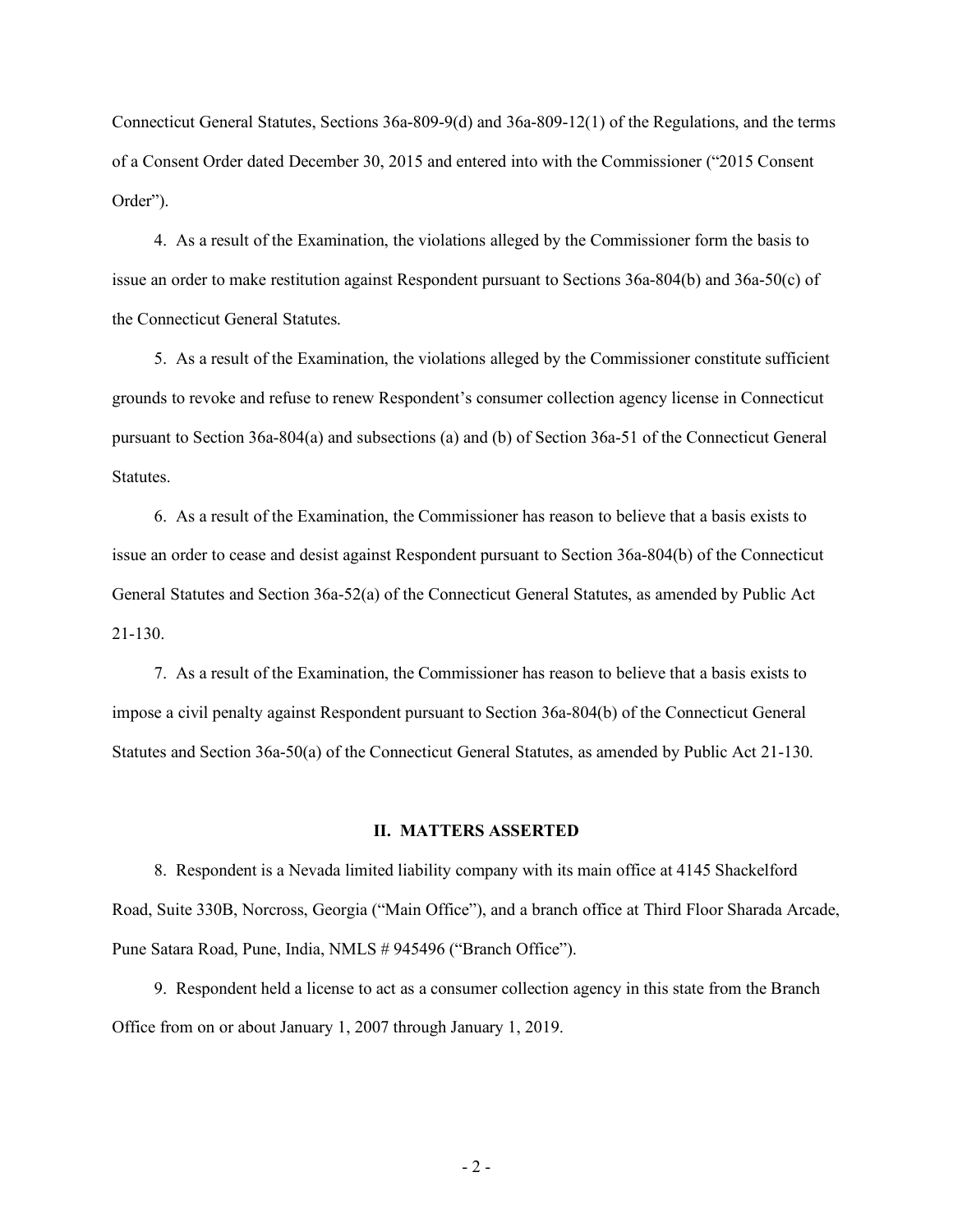10. On December 7, 2020, Respondent requested renewal ("Renewal Application") of its consumer collection agency license for its main office. The request is currently pending.

11. Respondent was previously examined by the Division in or about 2012 to 2013 ("2013 Exam").

12. Following the course of that examination, on February 11, 2014, the Commissioner issued an Order to Make Restitution, Notice of Intent to Revoke and Refuse to Renew Consumer Collection Agency Licenses, Notice of Intent to Issue Order to Cease and Desist, Notice of Intent to Impose Civil Penalty and Notice of Right to Hearing ("2014 Notice"). The 2014 Notice is hereby fully incorporated by reference herein.

13. The 2014 Notice alleged that Respondent's conduct, as more fully described therein, constituted violations of Sections 36a-801(c) and 36a-805(a)(9) of the Connecticut General Statutes, in effect prior to October 1, 2013, and Sections 36a-809-12(1) and 36a-809-7(b) of the Regulations.

14. In resolution of the 2014 Notice, Respondent entered into the 2015 Consent Order, wherein Respondent agreed that it would immediately cease and desist from acting as a consumer collection agency from any unlicensed location, in violation of Section 36a-801(c) of the Connecticut General Statutes, in effect at such time, adding interest to Connecticut consumer debtors' balances when such debtors were not contractually liable for such interest, in violation of Section 36a-809-12(1) of the Regulations, failing to remit funds to its clients within sixty (60) days from the last day of the month in which such funds were collected, in violation of Section 36a-805(a)(9) of the Connecticut General Statutes, in effect at such time, and failing to have sufficient funds in its client trust accounts to cover outstanding remittances to clients, in violation of Section 36a-809-7(b) of the Regulations.

15. Also pursuant to the terms of the 2015 Consent Order, Respondent was required to submit, for a period of two years, quarterly certifications prepared by an independent certified public accountant certifying that at all relevant times Respondent's trust account into which collections from Connecticut consumer debtors have been deposited have had adequate funds to cover all checks written on such accounts.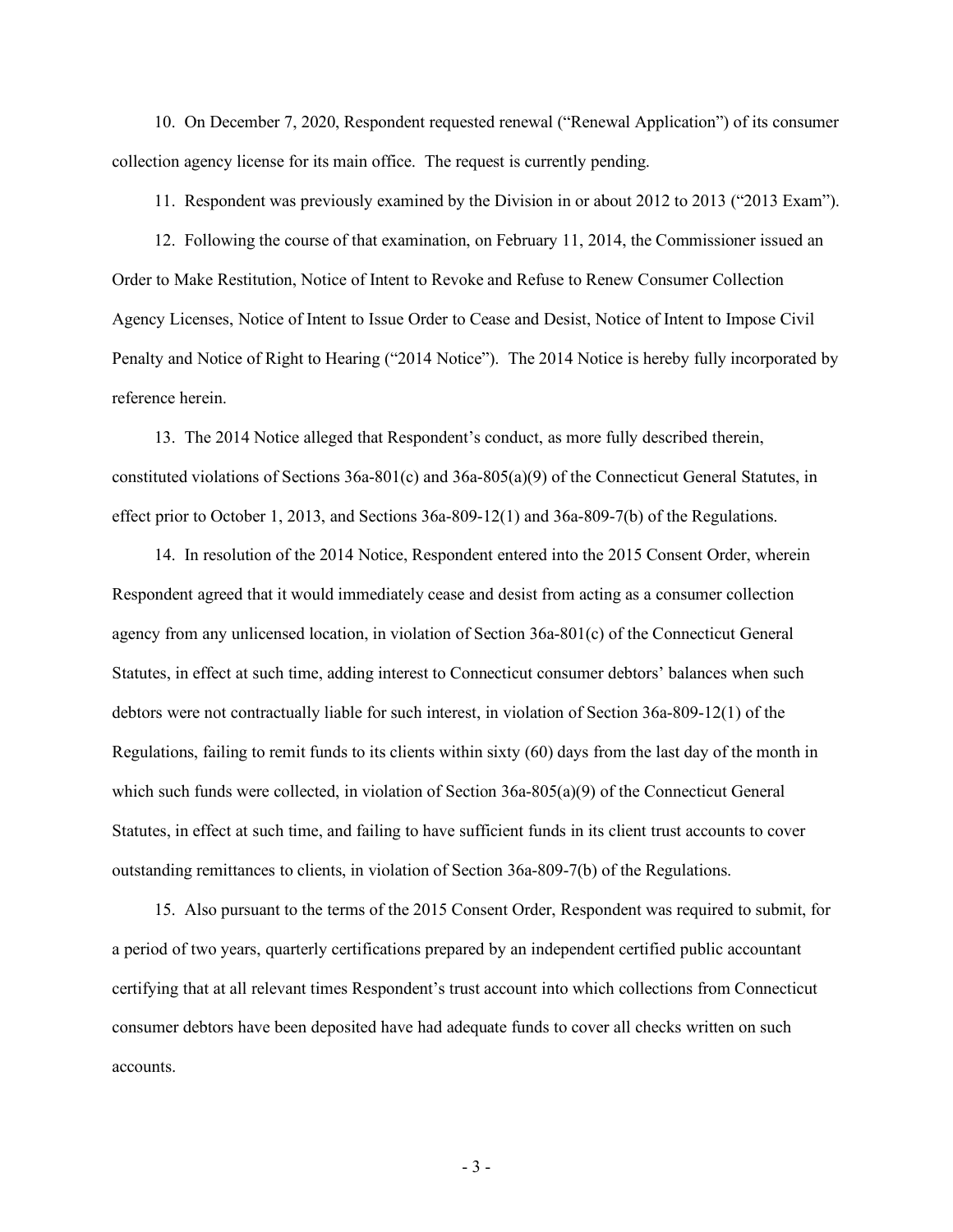16. On February 23, 2018, the Division conducted an examination of Respondent, which concluded on March 7, 2019 ("2019 Exam").

17. The 2019 Exam covered compliance with state and federal debt collection laws as well as compliance with the 2015 Consent Order. In addition, the examination included the review of the corrective actions Respondent represented to the Division in response to the 2013 Exam. The review period covered collection activity from January 1, 2017 through January 31, 2018.

18. On or about November 6, 2020, Respondent was provided with the 2019 Exam report of examination ("2019 ROE"), which included allegations constituting a basis to suspend, revoke or refuse to renew Respondent's consumer collection agency license in Connecticut.

19. The 2019 Exam found that, from January 1, 2017 to January 31, 2018, Respondent failed to remit to its clients all money collected not in dispute within sixty (60) days from the last day of the month when said money was collected.

20. The 2019 Exam found that Respondent failed to escheat to the state all unclaimed funds after the period of three years had elapsed without the funds being claimed, in violation of the state escheatment laws.

21. The 2019 Exam found that from January 1, 2017 to at least January 31, 2018, Respondent acted as a consumer collection agency from an unlicensed location by receiving Connecticut debtor payments at 4868 Georgia Highway 85 STE 300, Forest Park, Georgia, which is not a licensed branch office location with the Commissioner.

22. The 2019 Exam found that from January 1, 2017 to January 31, 2018, Respondent failed to maintain accounting records in accordance with generally accepted accounting principles, failed to identify amounts and dates of payments collected or received from consumer debtors and remittances made to creditors, failed to identify all trust accounts utilized by Respondent and failed to preserve all records related to its collection activities. The 2019 Exam also found that 60 checks, totaling \$13,974.67, were issued to Connecticut residents and remained outstanding.

- 4 -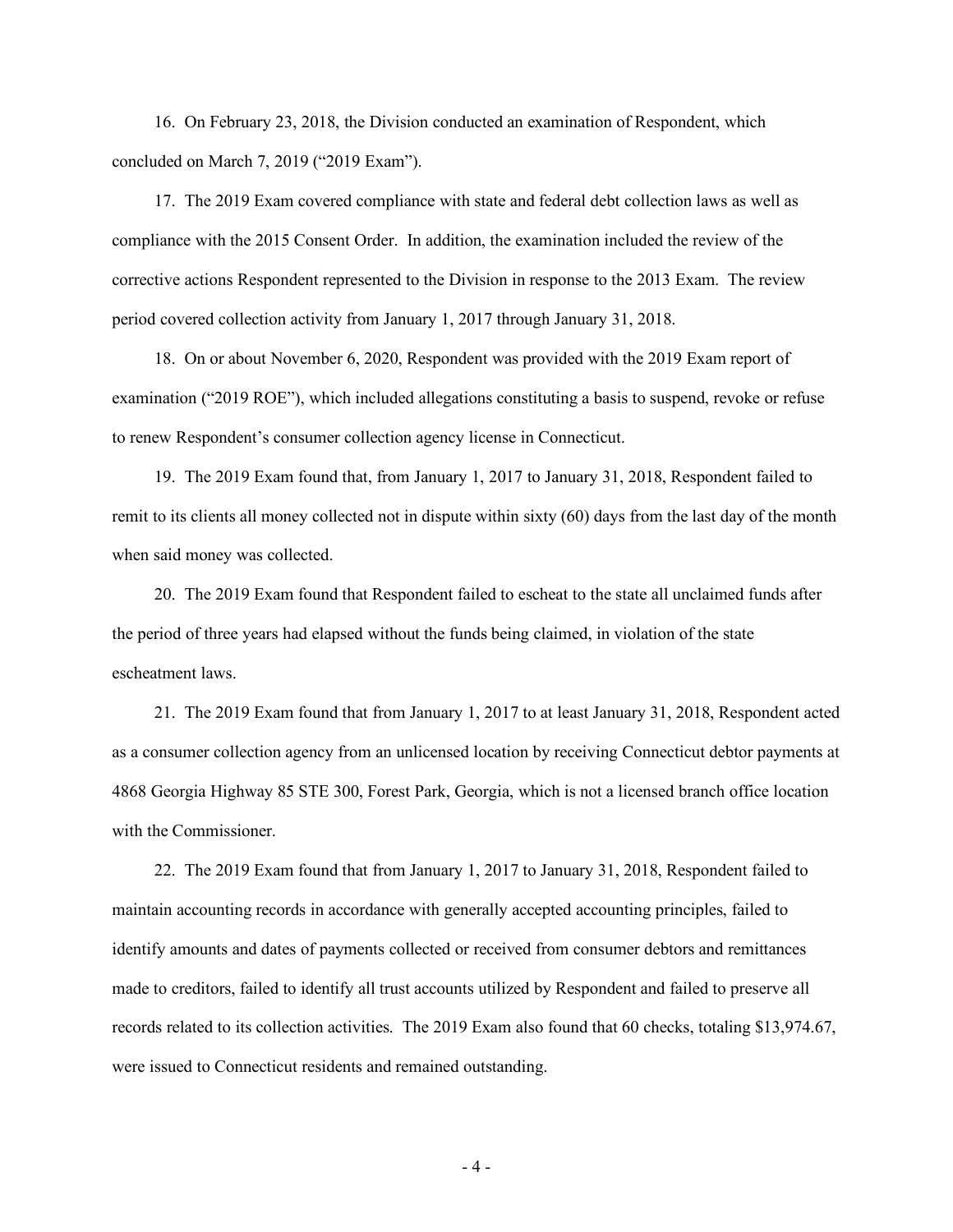23. The 2019 Exam found that, based on the client and business account documents provided, Respondent may have been commingling funds with that of Respondent's operating funds. Respondent admitted in its response to the Division that it has been commingling and continues to commingle funds.

24. The 2019 Exam found that from at least January 1, 2017 through at least January 31, 2018, Respondent communicated with Connecticut debtors during inconvenient time periods prior to 8:00 a.m. local time at the debtor's location and at times as early as 5:08 a.m. Eastern Standard Time. Further, Respondent has no internal mechanisms in place to prevent calls at inconvenient times and solely relies on the individual employees to make that judgment.

25. The 2019 Exam found that Respondent failed to establish, enforce and maintain policies and procedures reasonably designed to achieve compliance with applicable consumer collections laws and regulations, failed to adequately provide to the Division accurate and sufficient written policies and procedures and/or produced to the Division policies that were either inconsistent and/or wholly different to the actual policies and procedures being put into practice. The 2019 Exam found that Respondent did not have a formal policy or procedure for escheats, evidenced by the number of outstanding checks, the failure to track reissued checks and failure to comply with state escheatment laws.

26. The 2019 Exam reviewed a selection of Connecticut consumer refund checks and payment histories and found at least four accounts wherein Respondent was collecting an amount in excess of the amount placed with Respondent and not expressly authorized by the agreement creating the debt. In one case, Respondent collected monthly payments of \$25 from August 8, 2013 to January 8, 2014, after the account was already paid in full. Respondent issued refund checks to Connecticut consumers, dated May 16, 2017, some of which remain outstanding. In addition, Respondent collected on other accounts after payment in full had been made, which in one case was \$2,179.74, more than seven times the original amount placed with Respondent. Further, the 2019 Exam found that only in some cases were refunds issued to Connecticut consumers and that Respondent continued to post payments to consumer accounts

- 5 -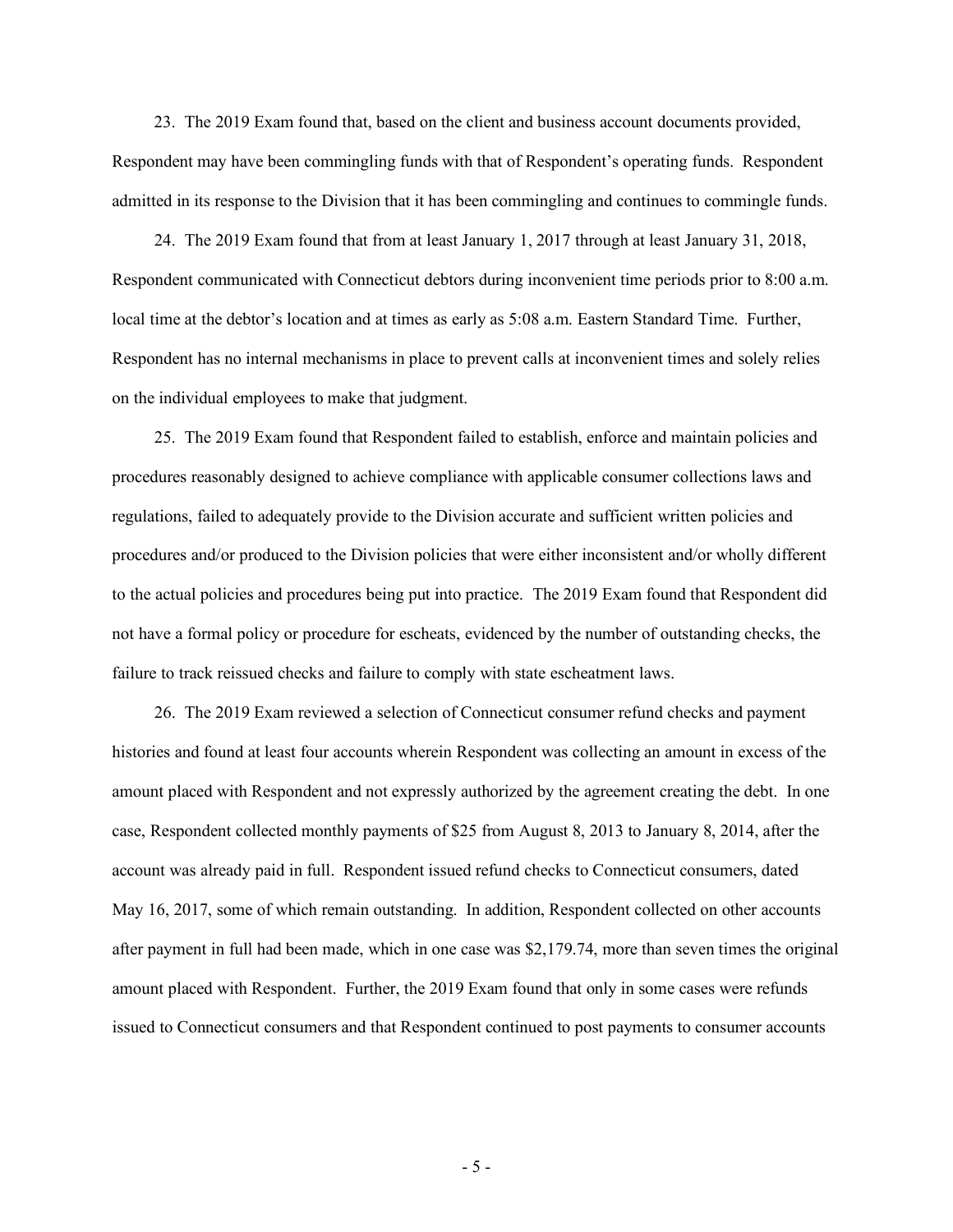after the consumer had paid the amount in full. Respondent did not address this item in its examination response.

27. In addition, the Division's subsequent investigation into the 2019 financial statements Respondent uploaded to the Nationwide Multistate Licensing System and Registry ("NMLS") on May 26, 2020, indicates that Respondent failed to meet the statutory minimum tangible net worth requirement of Fifty Thousand Dollars (\$50,000) required by Section 36a-801(b) of the Connecticut General Statutes, in effect prior to October 1, 2021. On September 29, 2020, the Division posted a deficiency to Respondent's NMLS account regarding the failure to meet the tangible net worth requirement, to which Respondent has not properly responded.

28. On November 6, 2020, the Division sent a letter by certified mail, return receipt requested, to Respondent, pursuant to Section 4-182(c) of the Connecticut General Statutes ("Compliance Letter"), giving Respondent an opportunity to show compliance with all lawful requirements for retention of its consumer collection agency license and respond to violations that were cited in the 2019 ROE. On December 11, 2020, the Commissioner received an incomplete response to the Compliance Letter.

### **III. STATUTORY AND REGULATORY BASES FOR ORDER TO MAKE RESTITUTION, REVOCATIONAND REFUSAL TO RENEW CONSUMER COLLECTION AGENCY LICENSE, ORDER TO CEASE AND DESIST AND IMPOSITION OF CIVIL PENALTY**

1. Respondent's acting as a consumer collection agency from an unlicensed location by receiving Connecticut debtor payments at an unlicensed office location in Georgia, as more fully described in paragraph 21 of the Matters Asserted, constitutes a violation of Section 36a-801(a) of the Connecticut General Statutes. Such violation constitutes sufficient grounds for the Commissioner to revoke and refuse to renew Respondent's license to act as a consumer collection agency in this state pursuant to Section 36a-804(a) and subsections (a) and (b) of Section 36a-51 of the Connecticut General Statutes, and forms the basis to issue an order to cease and desist pursuant to Section 36a-804(b) of the Connecticut General Statutes and Section 36a-52(a) of the Connecticut General Statutes, as amended, and impose a civil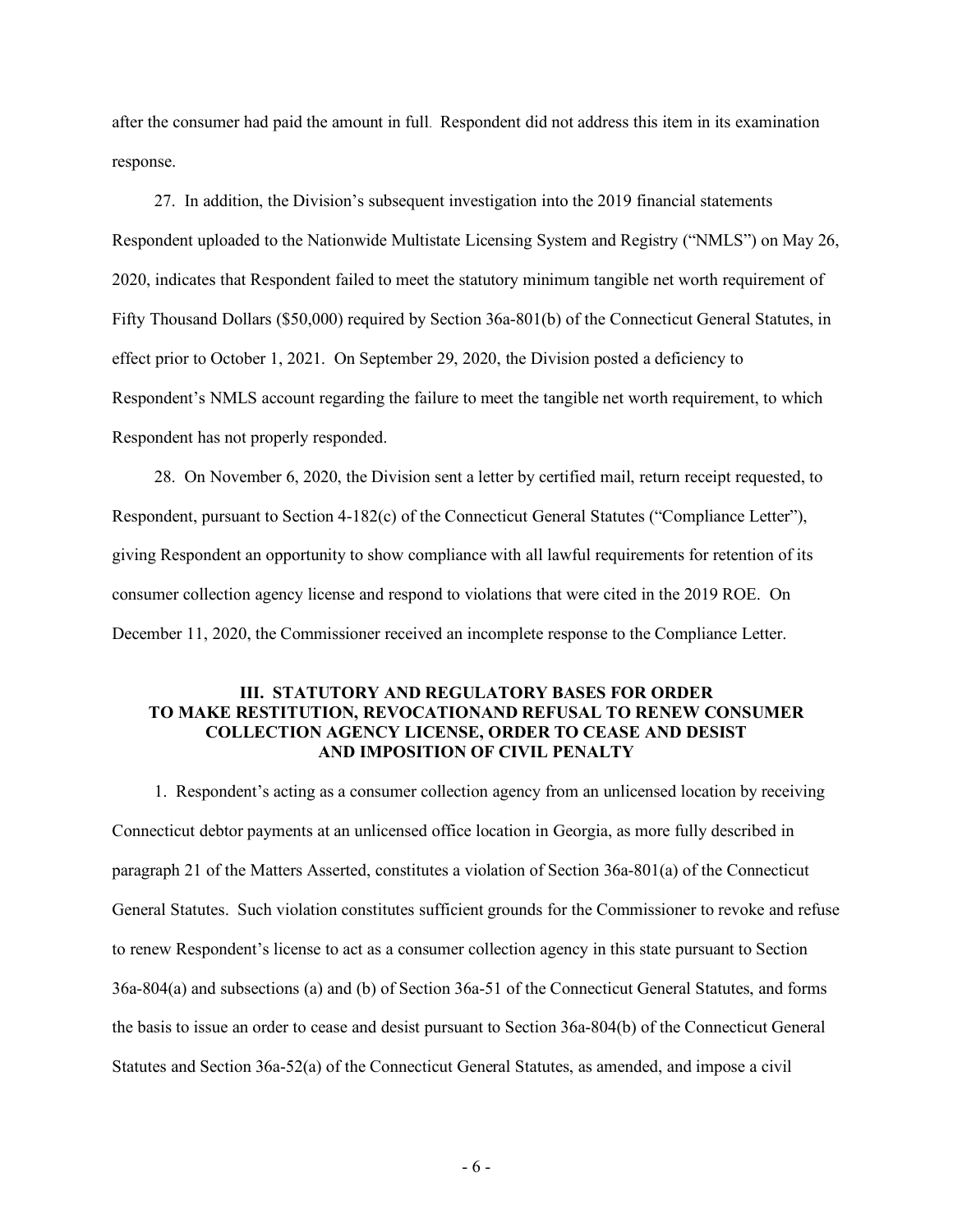penalty pursuant to Section 36a-804(b) of the Connecticut General Statutes and Section 36a-50(a) of the Connecticut General Statutes, as amended. Section 36a-50(a) of the Connecticut General Statutes, as amended, authorizes the Commissioner to impose a civil penalty upon Respondent in an amount not to exceed One Hundred Thousand Dollars (\$100,000) per violation.

2. Respondent's failure to maintain the minimum tangible net worth of fifty thousand dollars (\$50,000), as more fully described in paragraph 27 of the Matters Asserted, constitutes sufficient grounds for the Commissioner to deny an application for such license under Section 36a-801(b) of the Connecticut General Statutes and constitutes sufficient grounds for the Commissioner to revoke and refuse to renew Respondent's license to act as a consumer collection agency in this state pursuant to Section 36a-804(a) and subsections (a) and (b) of Section 36a-51 of the Connecticut General Statutes.

3. Respondent's failure to account for and remit to its clients all money collected not in dispute within sixty (60) days from the last day of the month when said money was collected, as more fully described in paragraphs 19 and 20 of the Matters Asserted, constitutes a violation of Section 36a-805(a)(9) of the Connecticut General Statutes. Such violation constitutes sufficient grounds for the Commissioner to revoke and refuse to renew Respondent's license to act as a consumer collection agency in this state pursuant to Section 36a-804(a) and subsections (a) and (b) of Section 36a-51 of the Connecticut General Statutes, and forms the basis to issue an order to make restitution pursuant to Sections 36a-804(b) and 36a-50(c) of the Connecticut General Statutes, issue an order to cease and desist pursuant to Section 36a-804(b) of the Connecticut General Statutes and Section 36a-52(a) of the Connecticut General Statutes, as amended, and impose a civil penalty pursuant to Section 36a-804(b) of the Connecticut General Statutes and Section 36a-50(a) of the Connecticut General Statutes, as amended. Section 36a-50(a) of the Connecticut General Statutes, as amended, authorizes the Commissioner to impose a civil penalty upon Respondent in an amount not to exceed One Hundred Thousand Dollars (\$100,000) per violation.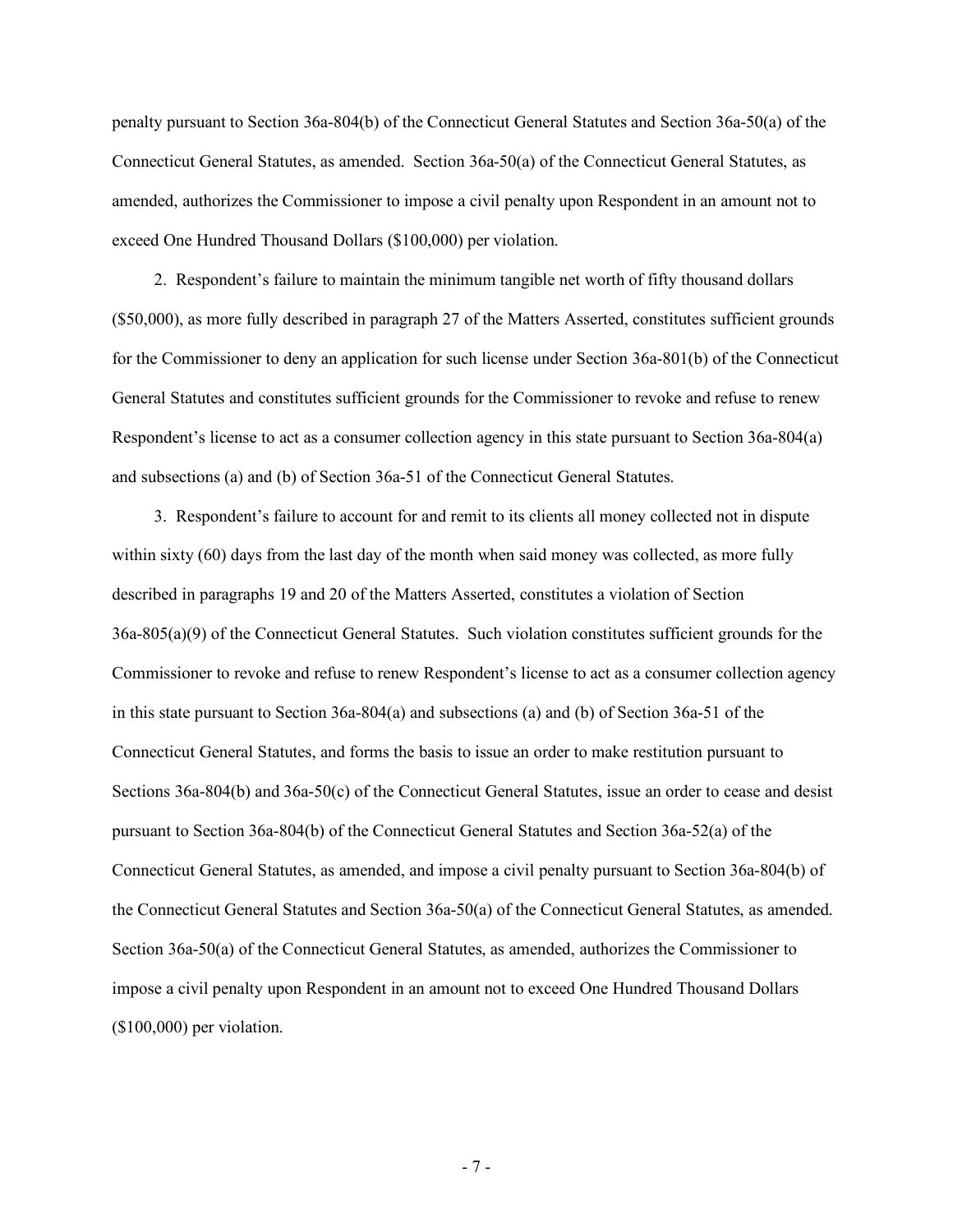4. Respondent's failure to establish, enforce and maintain policies and procedures for supervising employees, agents and office operations that are reasonably designed to achieve compliance with applicable consumer collection laws and regulations, as more fully described in paragraphs 25 and 26 of the Matters Asserted, constitutes a violation of Section 36a-805(a)(16) of the Connecticut General Statutes. Such violation constitutes sufficient grounds for the Commissioner to revoke and refuse to renew Respondent's license to act as a consumer collection agency in this state pursuant to Section 36a-804(a) and subsections (a) and (b) of Section 36a-51 of the Connecticut General Statutes, and forms the basis to issue an order to cease and desist pursuant to Section 36a-804(b) of the Connecticut General Statutes and Section 36a-52(a) of the Connecticut General Statutes, as amended, and impose a civil penalty pursuant to Section 36a-804(b) of the Connecticut General Statutes and Section 36a-50(a) of the Connecticut General Statutes, as amended. Section 36a-50(a) of the Connecticut General Statutes, as amended, authorizes the Commissioner to impose a civil penalty upon Respondent in an amount not to exceed One Hundred Thousand Dollars (\$100,000) per violation.

5. Respondent's failure to avoid the commingling of funds of consumer debtors with the funds of Respondent and using said consumer debtor funds in the conduct of Respondent's business, as more fully described in paragraph 23 of the Matters Asserted, constitutes a violation of Section 36a-811(b) of the Connecticut General Statutes. Such violation constitutes sufficient grounds for the Commissioner to revoke and refuse to renew Respondent's license to act as a consumer collection agency in this state pursuant to Section 36a-804(a) and subsections (a) and (b) of Section 36a-51 of the Connecticut General Statutes, and forms the basis to issue an order to cease and desist pursuant to Section 36a-804(b) of the Connecticut General Statutes and Section 36a-52(a) of the Connecticut General Statutes, as amended, and impose a civil penalty pursuant to Section 36a-804(b) of the Connecticut General Statutes and Section 36a-50(a) of the Connecticut General Statutes, as amended. Section 36a-50(a) of the Connecticut General Statutes, as amended, authorizes the Commissioner to impose a civil penalty upon Respondent in an amount not to exceed One Hundred Thousand Dollars (\$100,000) per violation.

- 8 -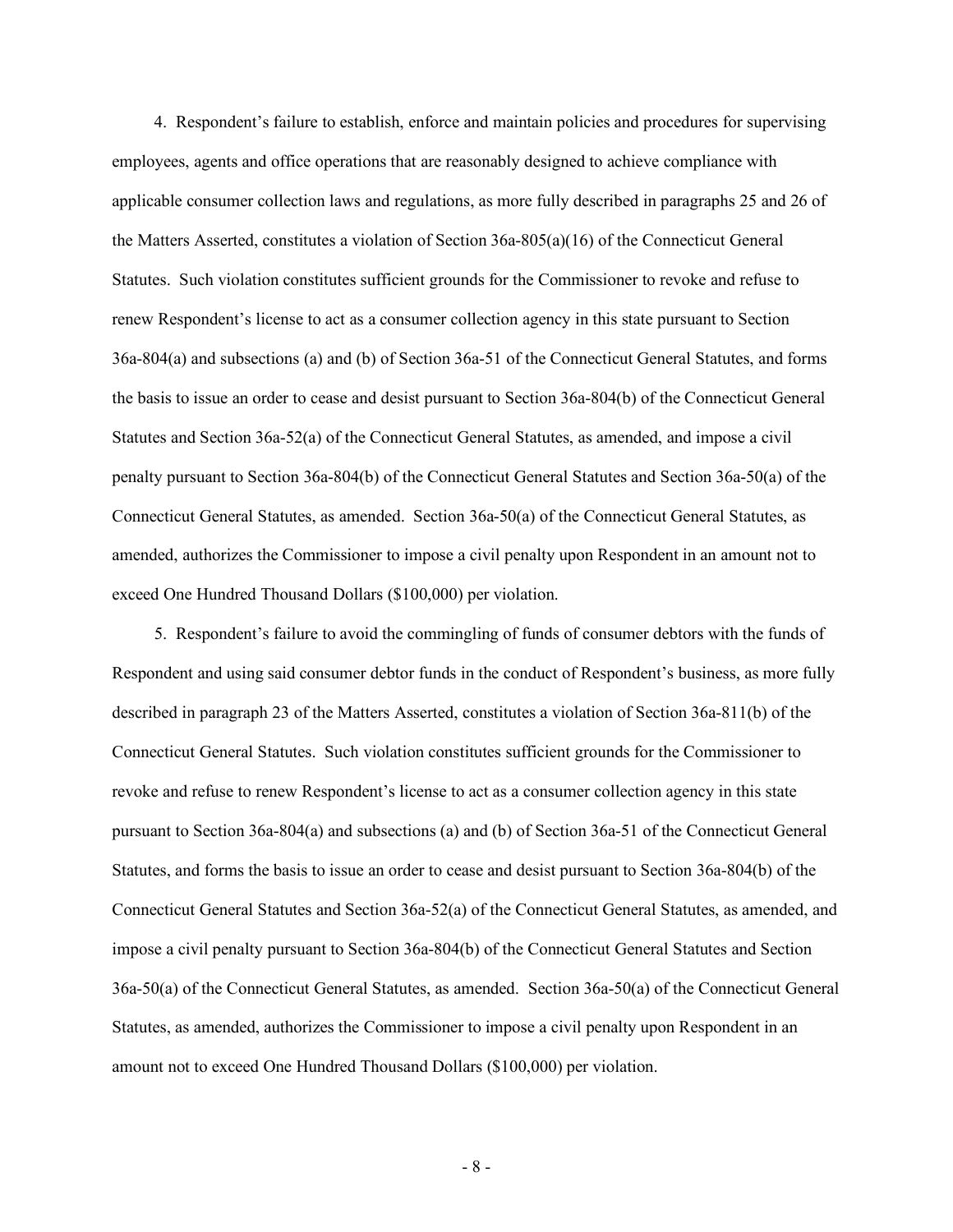6. Respondent's failure to maintain its consumer debtor and creditor records so as to clearly identify the amounts and dates of all payments collected or received from consumer debtors and all remittances made to creditors, failure to identify all trust accounts utilized by Respondent, and failure to retain consumer debtor and creditor records for a period of not less than two years of the date of final entry thereon, as more fully described in paragraph 22 of the Matters Asserted, constitutes a violation of Section 36a-811(a) of the Connecticut General Statutes. Such violation constitutes sufficient grounds for the Commissioner to revoke and refuse to renew Respondent's license to act as a consumer collection agency in this state pursuant to Section 36a-804(a) and subsections (a) and (b) of Section 36a-51 of the Connecticut General Statutes, and forms the basis to issue an order to make restitution pursuant to Sections 36a-804(b) and 36a-50(c) of the Connecticut General Statutes, issue an order to cease and desist pursuant to Section 36a-804(b) of the Connecticut General Statutes and Section 36a-52(a) of the Connecticut General Statutes, as amended, and impose a civil penalty pursuant to Section 36a-804(b) of the Connecticut General Statutes and Section 36a-50(a) of the Connecticut General Statutes, as amended. Section 36a-50(a) of the Connecticut General Statutes, as amended, authorizes the Commissioner to impose a civil penalty upon Respondent in an amount not to exceed One Hundred Thousand Dollars (\$100,000) per violation.

7. Respondent's communications with Connecticut debtors during inconvenient times before 8:00 a.m. local time at the debtor's location without the prior consent of the debtor or the express permission of a court, as more fully described in paragraph 24 of the Matters Asserted, constitutes a violation of Section 36a-809-9(d) of the Regulations. Such violation constitutes sufficient grounds for the Commissioner to revoke and refuse to renew Respondent's license to act as a consumer collection agency in this state pursuant to Section 36a-804(a) and subsections (a) and (b) of Section 36a-51 of the Connecticut General Statutes, and forms the basis to issue an order to cease and desist pursuant to Section 36a-804(b) of the Connecticut General Statutes and Section 36a-52(a) of the Connecticut General Statutes, as amended, and impose a civil penalty pursuant to Section 36a-804(b) of the Connecticut

- 9 -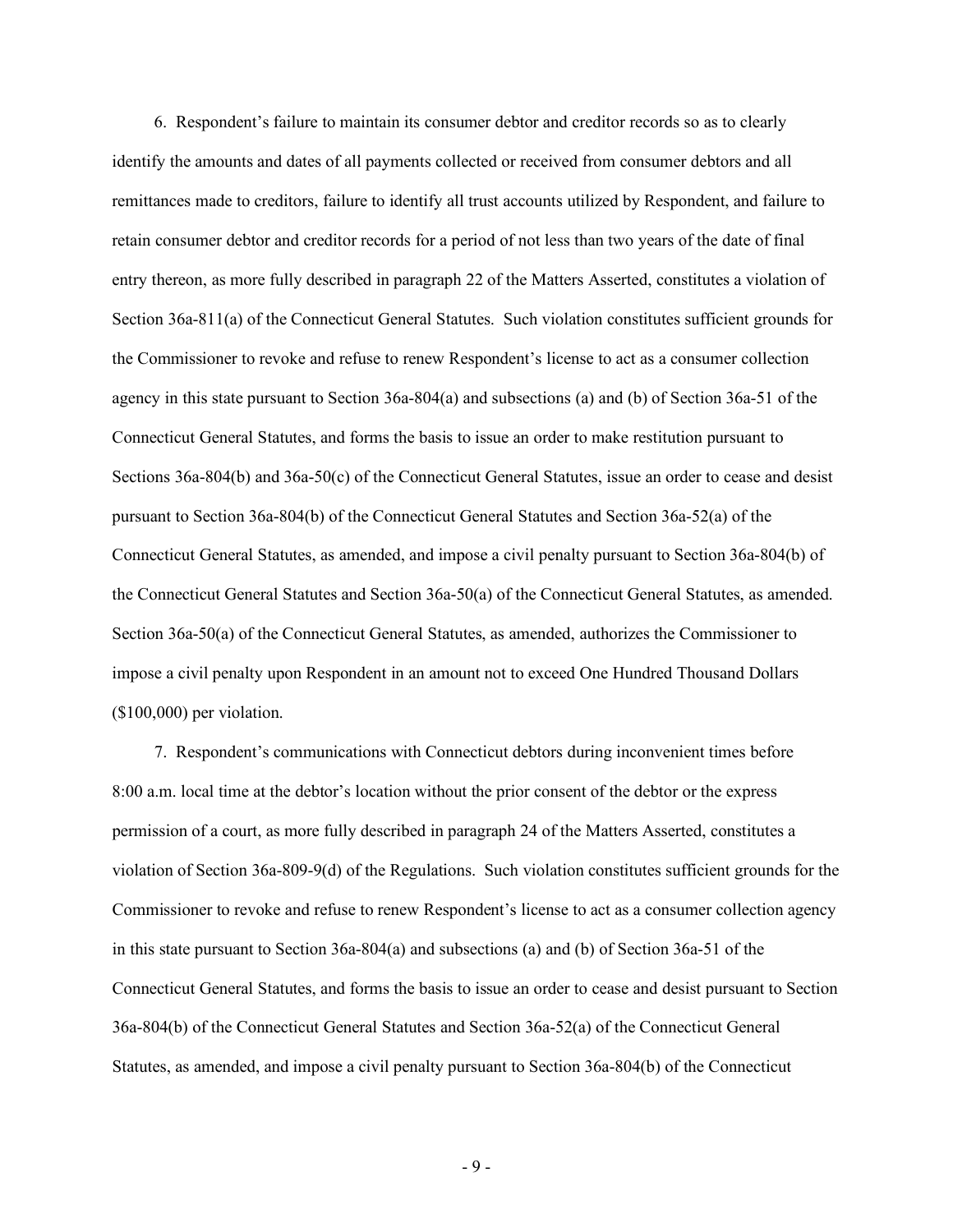General Statutes and Section 36a-50(a) of the Connecticut General Statutes, as amended. Section 36a-50(a) of the Connecticut General Statutes, as amended, authorizes the Commissioner to impose a civil penalty upon Respondent in an amount not to exceed One Hundred Thousand Dollars (\$100,000) per violation.

8. Respondent's collection of amounts in excess of the amount placed with Respondent and not expressly authorized by the agreement creating the debt or permitted by law, as more fully described in paragraph 26 of the Matters Asserted, constitute a violation of Section 36a-809-12(1) of the Regulations. Such violation constitutes sufficient grounds for the Commissioner to revoke and refuse to renew Respondent's license to act as a consumer collection agency in this state pursuant to Section 36a-804(a) and subsections (a) and (b) of Section 36a-51 of the Connecticut General Statutes, and forms the basis to issue an order to make restitution pursuant to Sections 36a-804(b) and 36a-50(c) of the Connecticut General Statutes, issue an order to cease and desist pursuant to Section 36a-804(b) of the Connecticut General Statutes and Section 36a-52(a) of the Connecticut General Statutes, as amended, and impose a civil penalty pursuant to Section 36a-804(b) of the Connecticut General Statutes and Section 36a-50(a) of the Connecticut General Statutes, as amended. Section 36a-50(a) of the Connecticut General Statutes, as amended, authorizes the Commissioner to impose a civil penalty upon Respondent in an amount not to exceed One Hundred Thousand Dollars (\$100,000) per violation.

9. Respondent's failure to account for and remit to its clients all money collected not in dispute within sixty (60) days from the last day of the month when said money was collected, receipt of Connecticut debtor payments at an unlicensed location, failure to maintain accounting records in accordance with generally accepted accounting principles, failure to identify amounts and dates of payments collected or received from consumer debtors and remittances made to creditors, failure to identify all trust accounts utilized by Respondent and failure to preserve all records related to its collection activities and Respondent's collection of amounts in excess of the amount placed with Respondent and not expressly authorized by the agreement creating the debt or permitted by law, as more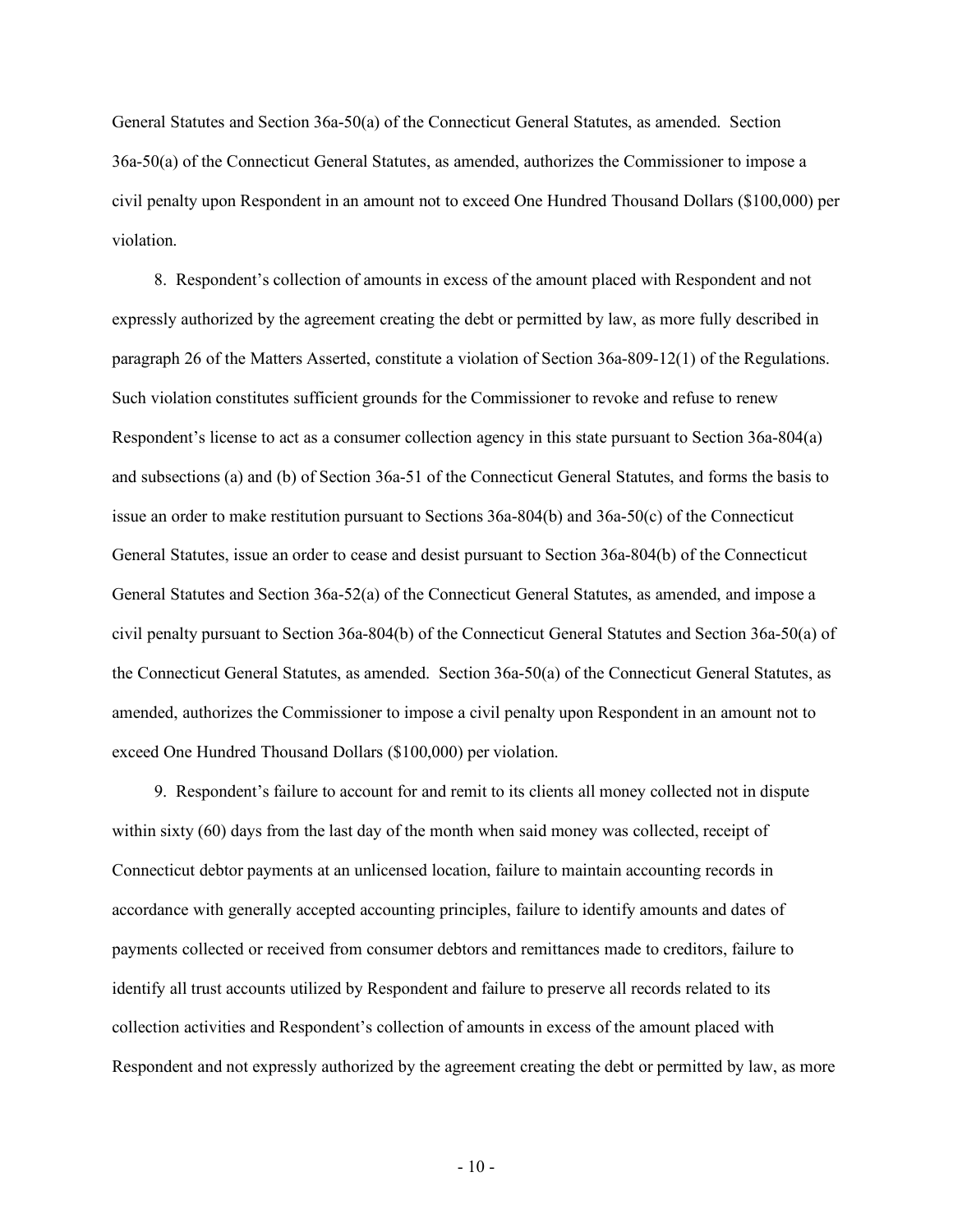fully described in paragraphs 14, 15, 19, 20, 21, 22, 25 and 26 of the Matters Asserted, constitute violations of the 2015 Consent Order issued under the statutes within the jurisdiction of the Commissioner. Such violations constitute sufficient grounds for the Commissioner to revoke and refuse to renew Respondent's license to act as a consumer collection agency in this state pursuant to subsections (a) and (b) of Section 36a-51 of the Connecticut General Statutes, and form the basis to issue an order to cease and desist pursuant to Section 36a-52(a) of the Connecticut General Statutes, as amended, and impose a civil penalty pursuant to Section 36a-50(a) of the Connecticut General Statutes, as amended. Section 36a-52(a) of the Connecticut General Statutes, as amended, authorizes the Commissioner to impose a civil penalty upon Respondent in an amount not to exceed One Hundred Thousand Dollars (\$100,000) per violation.

10. Respondent's conduct, as more fully described in paragraphs 8 through 28, inclusive, of the Matters Asserted, renders the Commissioner unable to determine that the financial responsibility, character, reputation, integrity and general fitness of Respondent, the control persons of Respondent, the qualified individual and any branch manager, are such as to warrant belief that the business will be operated soundly and efficiently, in the public interest and consistent with the purposes of Sections 36a-800 to 36a-814, inclusive, and that Respondent meets the applicable tangible net worth requirement, as required pursuant to Section 36a-801(c)(2) of the Connecticut General Statutes, as amended by Public Act 21-138. Such failures constitute sufficient grounds for the Commissioner to deny an application for such license and, in turn, constitutes sufficient grounds for the Commissioner to revoke and refuse to renew Respondent's license to act as a consumer collection agency in this state pursuant to Section 36a-804(a) and subsections (a) and (b) of Section 36a-51 of the Connecticut General Statutes.

## **IV. ORDER TO MAKE RESTITUTION, NOTICE OF INTENT TO REVOKE AND REFUSE TO RENEW CONSUMER COLLECTION AGENCY LICENSE, NOTICE OF INTENT TO ISSUE ORDER TO CEASE AND DESIST, NOTICE OF INTENT TO IMPOSE CIVIL PENALTY AND NOTICE OF RIGHT TO HEARING**

**WHEREAS,** the Commissioner has reason to believe that Respondent has engaged in acts or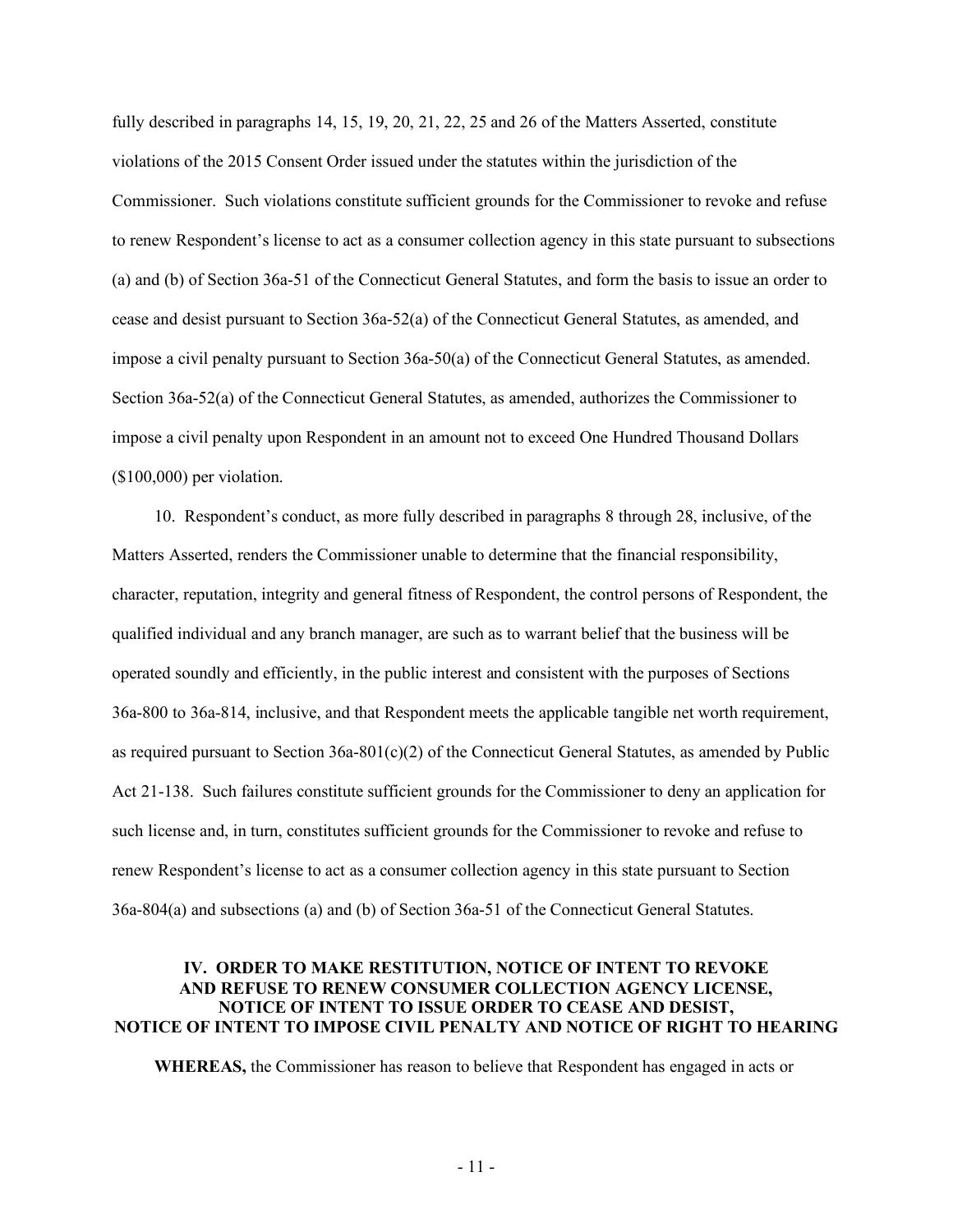conduct which constitutes sufficient grounds for the Commissioner to revoke and refuse to renew Respondent's license to act as a consumer collection agency in this state pursuant to Section 36a-804(a) and subsections (a) and (b) of Section 36a-51 of the Connecticut General Statutes, and forms a basis to issue an order to cease and desist against Respondent pursuant to Section 36a-804(b) of the Connecticut General Statutes and Section 36a-52(a) of the Connecticut General Statutes, as amended, issue an order to make restitution pursuant to Sections 36a-804(b) and 36a-50(c) of the Connecticut General Statutes, and impose a civil penalty upon Respondent pursuant to Section 36a-804(b) of the Connecticut General Statutes and Section 36a-50(a) of the Connecticut General Statutes, as amended.

# **THE COMMISSIONER THEREFORE ORDERS,** pursuant to Section 36a-50(c) of the

Connecticut General Statutes, that HOVG, LLC d/b/a Bay Area Credit Service, LLC, **MAKE** 

**RESTITUTION** of any sums obtained as a result of HOVG, LLC d/b/a Bay Area Credit Service, LLC

violating Section 36a-809-12 of the Regulations, plus interest at the legal rate set forth in Section 37-1 of

the Connecticut General Statutes. Specifically, the Commissioner **ORDERS** that: Not later than

thirty (30) days from the date this Order to Make Restitution becomes permanent, HOVG, LLC d/b/a Bay

Area Credit Service, LLC shall:

- 1. Promptly refund all amounts, charges and fees received from Connecticut consumer debtors that could not be legally collected plus interest at the legal rate set forth in Section 37-1 of the Connecticut General Statutes for the period of time including January 1, 2017 through the date of this Order to Make Restitution and provide to Carmine Costa, Director, Consumer Credit Division, Department of Banking, 260 Constitution Plaza, Hartford, Connecticut 06103-1800, or [carmine.costa@ct.gov,](mailto:carmine.costa@ct.gov) evidence of such refunds;
- 2. Promptly waive any charges and fees added to Connecticut consumer debtors' accounts that could not be legally added to such claim, which have not been paid by or collected from such consumer debtors for the period of time including January 1, 2017 through the date of this Order to Make Restitution and provide to Carmine Costa, Director, Consumer Credit Division, Department of Banking, 260 Constitution Plaza, Hartford, Connecticut 06103-1800, or [carmine.costa@ct.gov,](mailto:carmine.costa@ct.gov) evidence of such adjustments; and
- 3. After making the refunds and adjustments described in paragraphs 1 and 2 of this section, promptly remit the balance of all funds, as appropriate, to creditors with respect to those accounts and include any penalties, interest and related charges that may have been imposed by HOVG, LLC d/b/a Bay Area Credit Service, LLC. In the event that said payments are not possible, escheat those funds to the state as appropriate and provide to Carmine Costa, Director, Consumer Credit Division, Department of Banking, 260 Constitution Plaza, Hartford,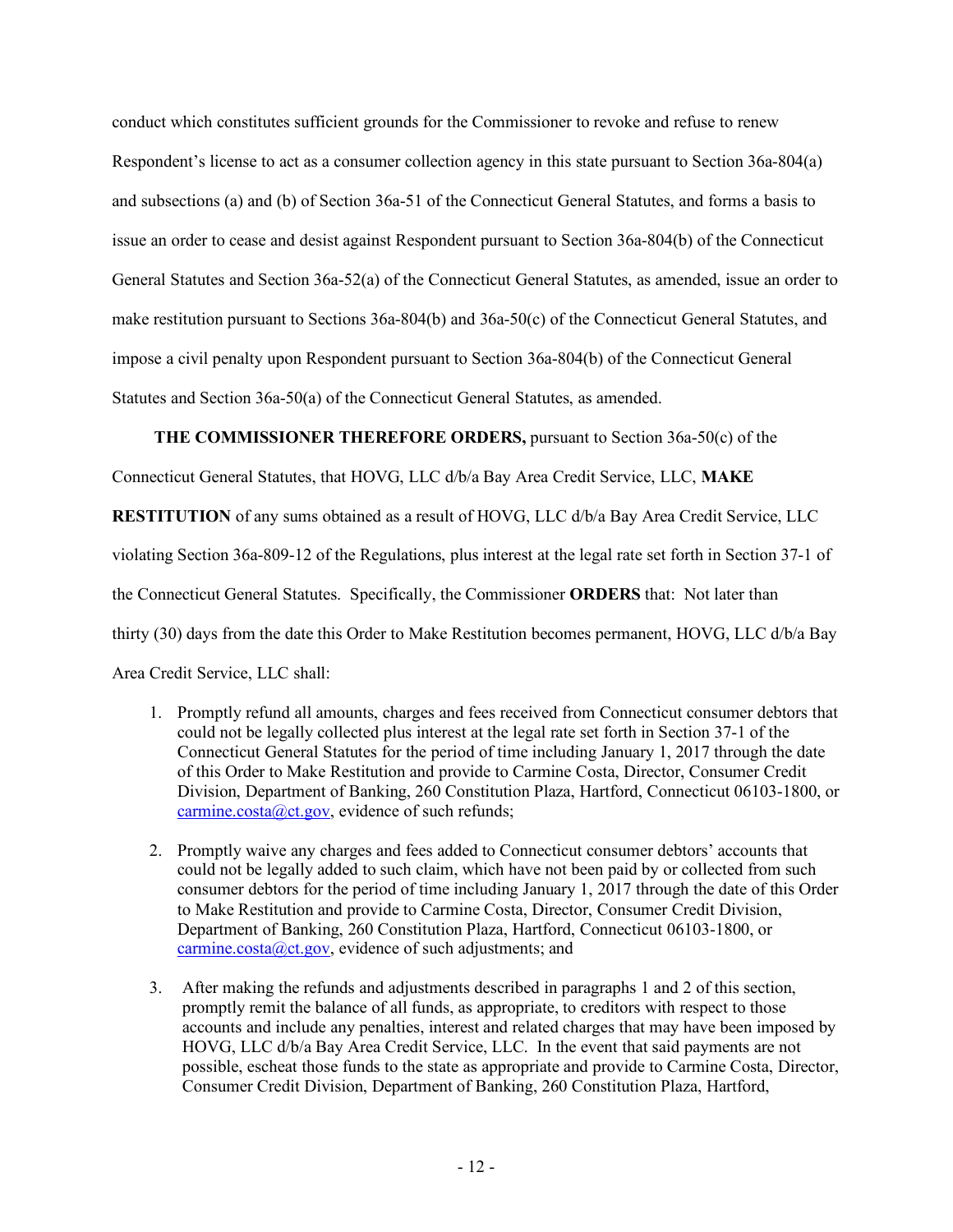Connecticut 06103-1800, o[r carmine.costa@ct.gov,](mailto:carmine.costa@ct.gov) evidence of such remittances or escheatment.

**NOW THEREFORE,** notice is hereby given to Respondent that the Commissioner intends to **REVOKE** and **REFUSE TO RENEW** Respondent's license to act as a consumer collection agency in this state from 4145 Shackelford Road, Suite 330B, Norcross, Georgia, issue an order requiring Respondent to **CEASE AND DESIST** from violating Sections 36a-801(a), 36a-805(a)(9) and 36a-805(a)(16) of the Connecticut General Statutes, subsections (a) and (b) of Section 36a-811 of the Connecticut General Statutes, Sections 36a-809-9(d) and 36a-809-12(1) of the Regulations, and from violating an order issued by the Commissioner, and impose a **CIVIL PENALTY** upon Respondent as set forth herein, subject to Respondent's right to a hearing on the allegations set forth above.

A hearing will be granted to Respondent if a written request for a hearing is received by the Department of Banking, Consumer Credit Division, 260 Constitution Plaza, Hartford, Connecticut 06103- 1800 or submitted by e-mail to DOB.hearingsupport@ct.gov within fourteen (14) days following Respondent's receipt of this Order to Make Restitution, Notice of Intent to Revoke and Refuse to Renew Consumer Collection Agency License, Notice of Intent to Issue Order to Cease and Desist, Notice of Intent to Impose Civil Penalty and Notice of Right to Hearing as set forth in subsections (a) and (b) of Section 36a-51 of the Connecticut General Statutes, Sections 36a-52(a) and 36a-50(a) of the Connecticut General Statutes, as amended, and Section 36a-50(c) of the Connecticut General Statutes. This Order to Make Restitution, Notice of Intent to Revoke and Refuse to Renew Consumer Collection Agency License, Notice of Intent to Issue Order to Cease and Desist, Notice of Intent to Impose Civil Penalty and Notice of Right to Hearing shall be deemed received on the earlier of the date of actual receipt, or seven (7) days after mailing or sending. To request a hearing, complete and return the enclosed Appearance and Request for Hearing Form to one of the above-referenced addresses. If Respondent will not be represented by an attorney at the hearing, please complete the Appearance and Request for Hearing Form as "pro se". Respondent may request that the hearing be held in person at the Department's offices or remotely via videoconference using Microsoft Teams. Once a written request for a hearing is received,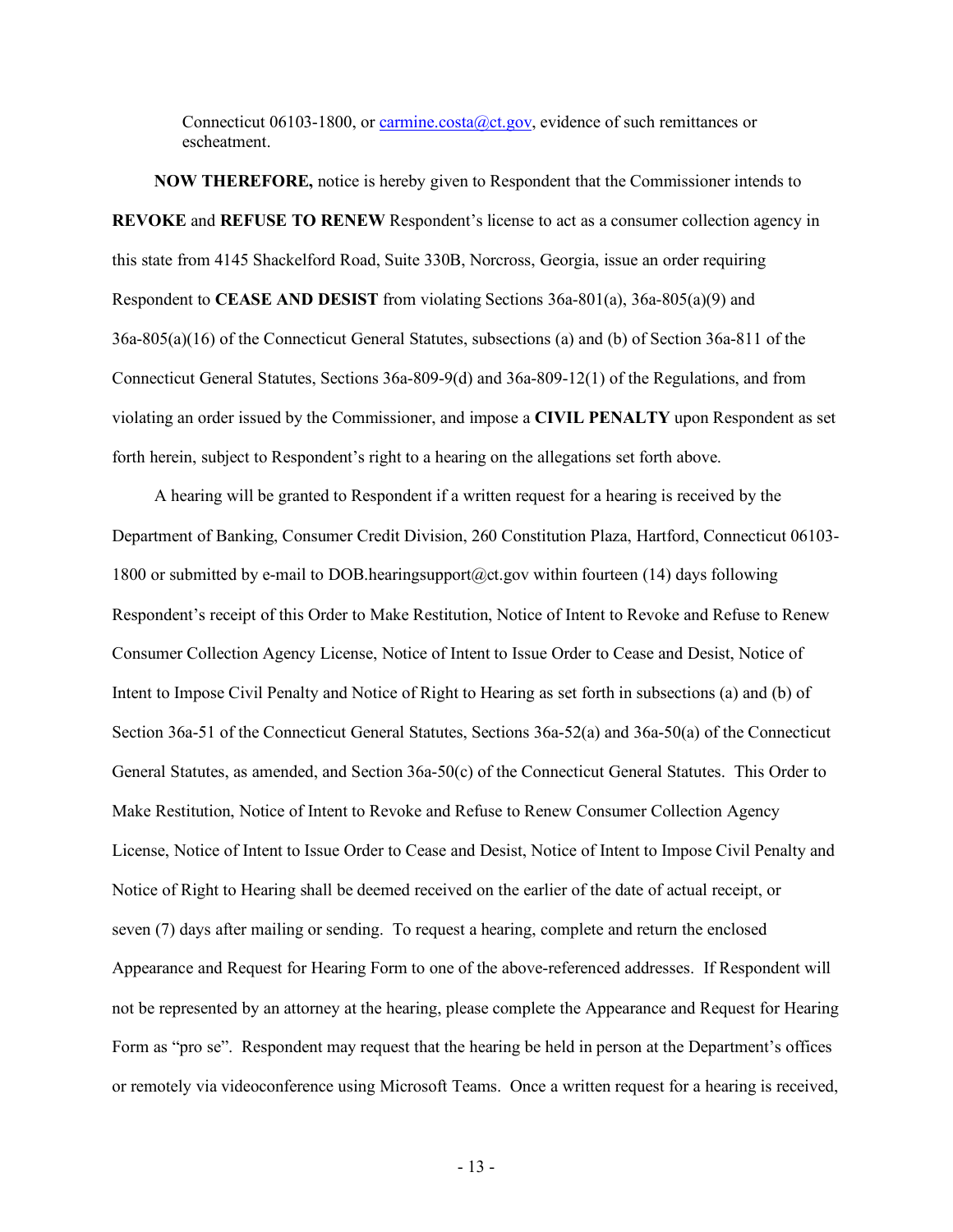the Commissioner may issue a notification of hearing and designation of hearing officer that acknowledges receipt of a request for a hearing, designates a hearing officer and sets the date of the hearing in accordance with Section 4-177 of the Connecticut General Statutes and Section 36a-1-21 of the Regulations of Connecticut State Agencies. If a hearing is requested, the hearing will be held on January 29, 2022, at 10 a.m.

If a hearing is requested, it will be held in accordance with the provisions of Chapter 54 of the Connecticut General Statutes, unless Respondent fails to appear at the requested hearing. At such hearing, Respondent will have the right to appear and present evidence, rebuttal evidence and argument on all issues of fact and law to be considered by the Commissioner. Any remote hearing will be held in accordance with Section 149 of June Special Session Public Act 21-2, and the Remote Hearing Guidelines available on the Department's website at https://portal.ct.gov/dob.

If Respondent does not request a hearing within the time prescribed or fails to appear at the hearing, the Order to Make Restitution shall remain in effect and become permanent against Respondent, and the Commissioner will issue an order revoking and refusing to renew Respondent's license to act as a consumer collection agency in this state from 4145 Shackelford Road, Suite 330B, Norcross, Georgia, issue an order that Respondent cease and desist from violating Sections 36a-801(a), 36a-805(a)(9) and 36a-805(a)(16) of the Connecticut General Statutes, subsections (a) and (b) of Section 36a-811 of the Connecticut General Statutes, and Sections 36a-809-9(d) and 36a-809-12(1) of the Regulations, and from violating an order issued by the Commissioner, and may order a civil penalty not to exceed One Hundred Thousand Dollars (\$100,000) per violation be imposed upon Respondent.

So ordered at Hartford, Connecticut, this 22 day of November 2021.

> $\frac{1}{s}$ Jorge L. Perez Banking Commissioner